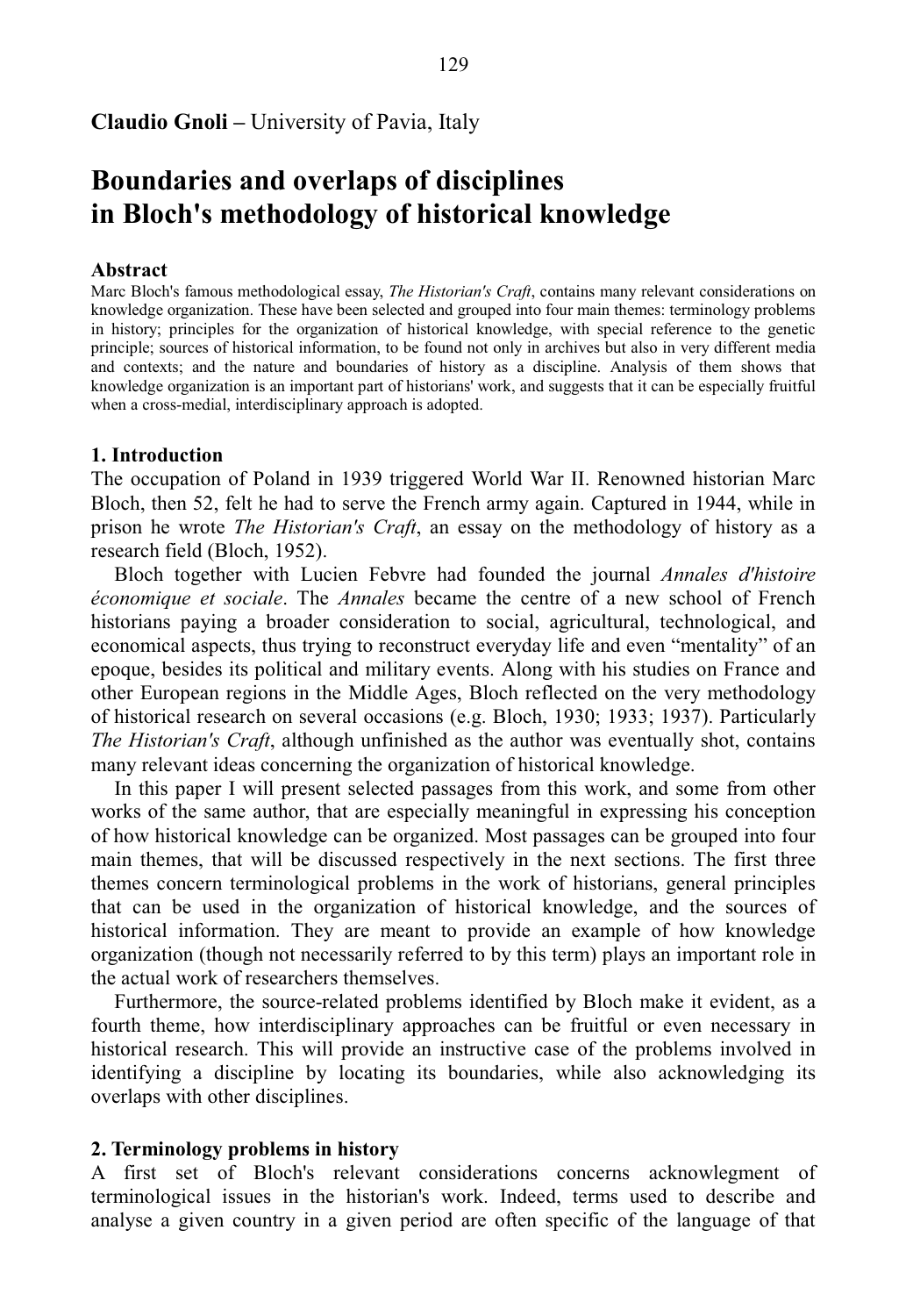country and period; therefore, translating them into the historian's contemporary language, sometimes passing through several steps, may be problematic. This is especially true in the case of social and legal institutions:

The big cadastre of England established for William the Conqueror, the famous Domesday Book, was the work of Normandy or Maine clerks. Not only they described in Latin specifically English institutions; they also had thought them again in French. When the historian faces these nomenclatures based on replacing terms, his only resource is to do the work back again. (*Historian's Craft*, 4.3)

If one also considers the diachronical dimension, it becomes clear that the history of term meanings is asymmetrical. That is, terms can be properly applied again only after the period in which they arose, but not the other way around:

When we speak about patricians, a contemporary of old Caton would have understood us; while how could the author who evokes the role of "bourgeoisie" in Roman Empire crises translate the name or the idea into Latin? (*Craft*, 4.3)

Another terminological problem is the change in meaning undergone by terms used across long time periods, that may mislead the historians who only rely on terms themselves for their conceptualizations. Here Bloch acknowledges a basic problem of knowledge organization:

"Origins of the feudal system", they say. Where to look for them? Some have answered "in Rome". Others "in Germany". [...] On both sides, words have been used *- benefice* (beneficium) among Latins, *feud* among Germans – that these generations will keep adopting, while giving them, gradually and unconsciously, an almost completely new content. As, to the great desperation of historians, humans are not used to change their vocabulary each time they change their customs. (*Craft*, 1.4)

Terminological ambiguity is also a debated issue in contemporary literature on knowledge organization (Hjørland and Nissen Pedersen, 2005; Szostak, 2008). Bloch suggests that researchers must be aware of it, as facing it is part of their work, which does not seem to make him exceedingly pessimistic concerning the possibility of solving it by doing "the work back again".

Special terminology is a feature of any discipline. In the case of history, terminology is especially relevant as the object of study are phenomena of a cultural nature, that have generated their own specific terms in time. Historians thus adopt these terms and try to understand and analyse their meaning, rather than coining terms "from outside" by some theoretical convention as happens in quantum physics or biochemistry. While this approach makes the special terms of history closer to what they denote, it demands an additional effort to understand their original meaning and to reuse them in appropriate ways.

#### **3. Principles for the organization of historical knowledge**

In other pages of *The Historian's Craft*, Bloch explicitly acknowledges the importance of knowledge organization as a basic tool in the work of historians. Indeed, he observes, historical sources come in many and mixed forms, and have to be ordered before producing a more consistent and systematic framework.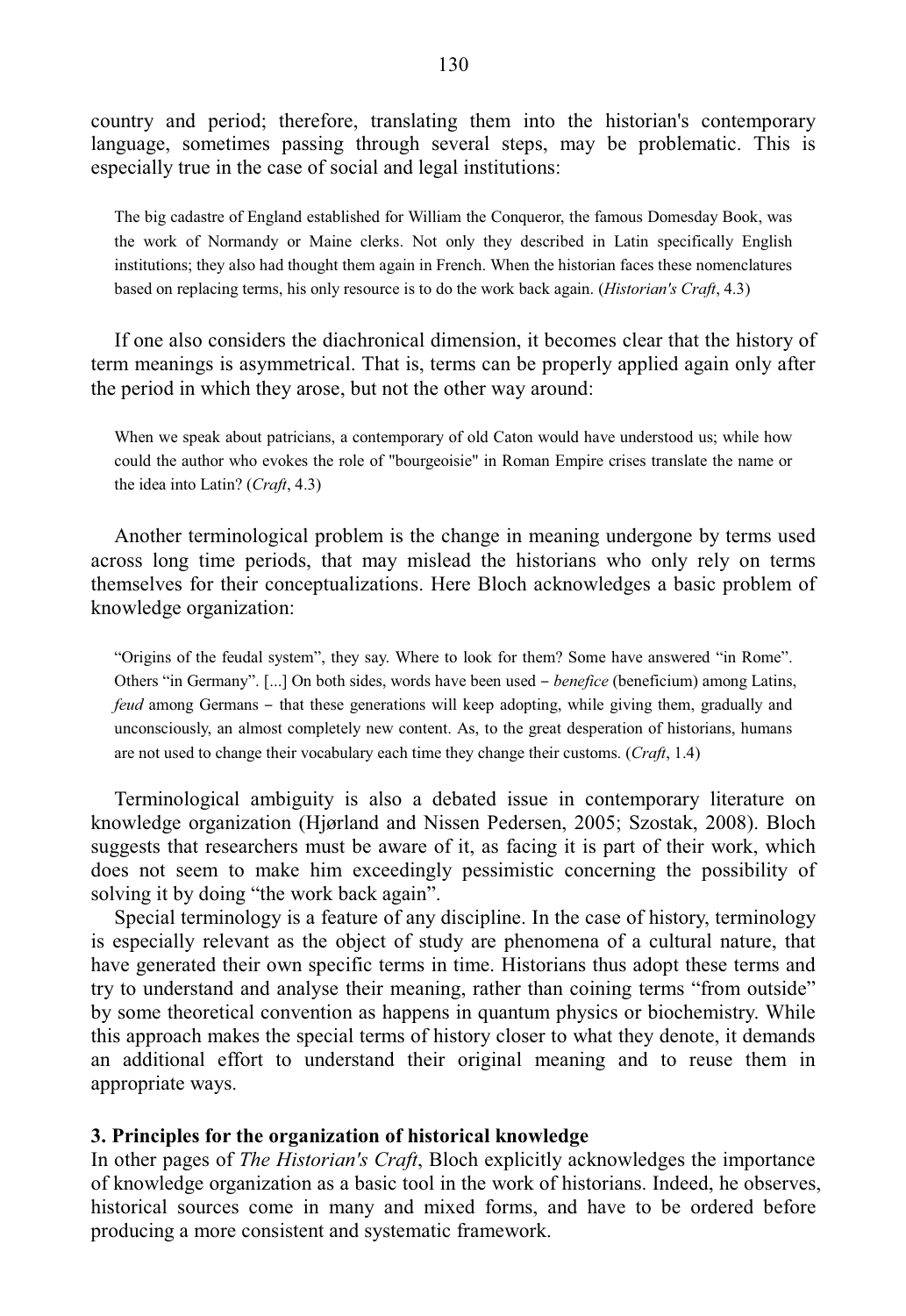131

 Among the possible principles of arrangement - of the kind of the eight *principles for helpful sequence* listed by Ranganathan (1967) - the one that can be applied to history most immediately is the chronological principle; or, more precisely, the genetic principle (Gnoli, 2006) connecting a phenomenon to previous phenomena that appear to have produced it:

If one would neglect to sort in a rational way a subject delivered to us in raw form, after all he would only attain to denying time; and as a result, history itself. Would we be able to understand such given stage of Latin, if we detached it from previous language development? Such ownership structure, such beliefs were not, for sure, absolute beginnings. As far as their determination is done from the oldest to the latest, human phenomena can be arranged first of all by chains of similar phenomena. Classing them by genus, then, is to unveil force lines of basic effectiveness. (*Craft*, 4.2)

As one arranges phenomena in a temporal/genetic sequence, however, a further problem often emerges: that of identifying the exact boundary between one class and the next one in the array. While some historical phenomena prove to have discrete, clearcut borders, others show more continuous transitions, which makes the definition of categories more difficult:

Oppositions between civilizations appear clearly as, within space, the contrast gets rid of exoticism: will anybody object that today there is not any Chinese civilization? And that it does not largely differs from the European? – But, even in the same places, the main accent of the social complex can change more or less slowly or bluntly. When the transformation has occurred, we say that a civilization succeeds the other. Sometimes there is a shock come from outside, usually accompanied by insertion of new human elements: this is the case occurring between the Roman Empire and early Middle Ages societies. Sometimes, on the contrary, it is just an internal change: anybody will agree that, for example, Renaissance civilization, from which we have largely inherited, still is not our one anymore. No doubt, such different tonalities are difficult to be expressed. They could not be so by too summary labels. The convenience of *-ism* words (*Typismus*, *Konventionalismus*) has spoiled the essay of an evolutionary description recently attempted by Karl Lamprecht, in his History of Germany. This already was Taine's mistake [...]. It is a task of research to introduce an increasing precision and refinement in its distinctions. (*Craft*, 4.3)

The problem of identifying exact delimitations between classes also leads Bloch to more general, epistemological considerations: are the classes established by historians only conventional, or can they hope to reflect units that actually existed in the objects of study? This is another classical, basic question of knowledge organization theory. While admitting that the complexity of historical phenomena often requires approximations, Bloch also claims that the ideal purpose of history, as well as of any science, is to be as faitfhul as possible to the ontology of its objects. That is, citing Bergson (and reminding of Plato's good butcher), to reflect "the lines of reality" in the organization of historical knowledge:

In summary, human time will also keep resistant to implacable uniformity, as well as to the strict time partition of a clock. It needs metrics fitting the variability of its own rhythm, often accepting as boundaries to know only marginal zones, because reality wants this too. It is only at the price of this plasticity that history can hope to adapt, according to Bergson's words, his classifications to "the lines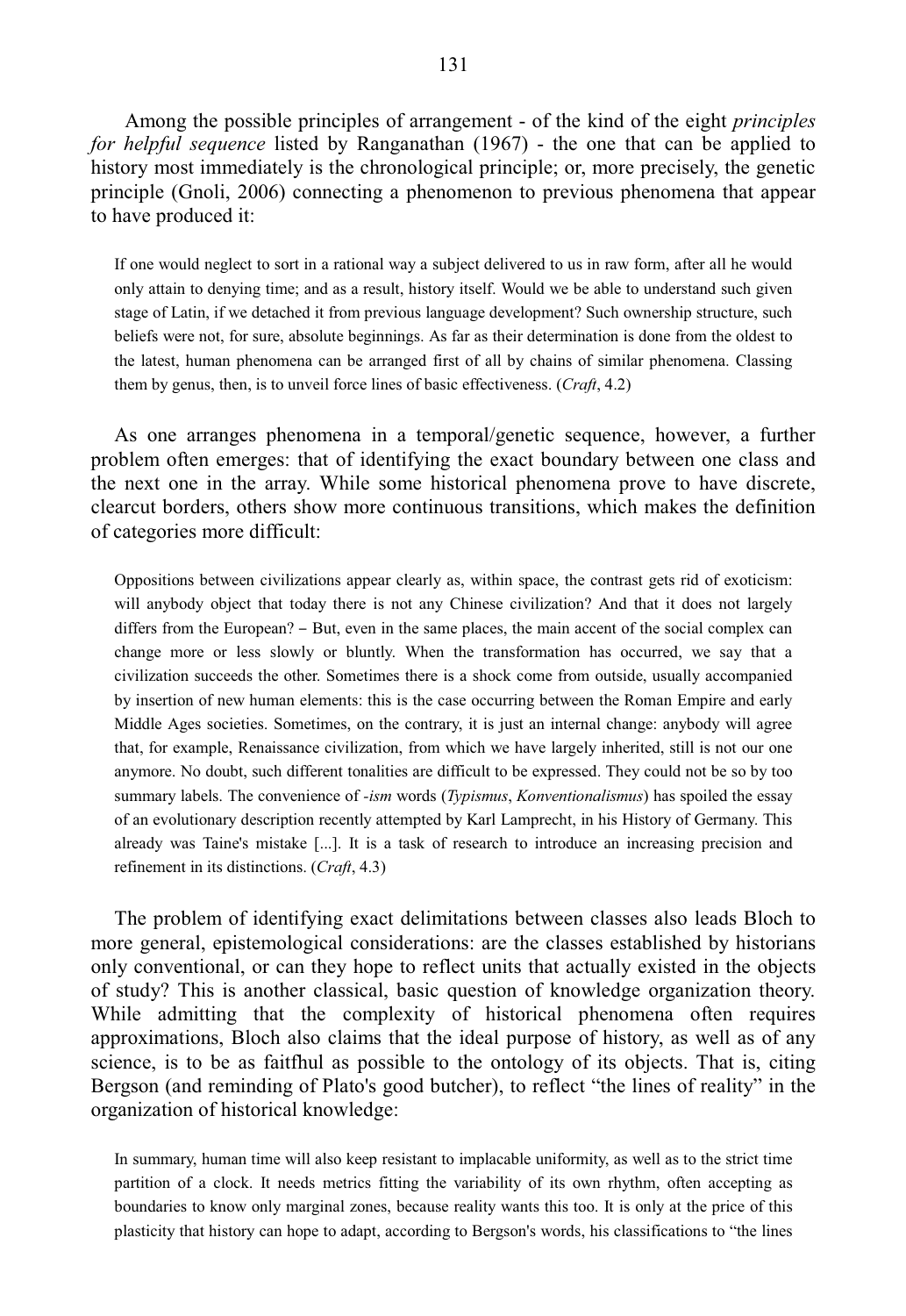of reality themselves": which is precisely the ultimate aim of any science. (*Craft*, 4.3)

#### **4. Sources of information and interdisciplinarity**

A third set of interesting methodological considerations is about the primary sources of historians. These often consist in old archive documents, making historians play the role of users of archives. However, in an article on the appearance and spread of water mills (Bloch, 1935), the author complains that such archives, while usually indexed by proper names, are rarely indexed by subject - a facility most needed by historians, as they look for information on various subjects scattered in official documents originally written for different purposes:

an enquiry by definition much incomplete and, also, of return much diminished by the effect of one of the most unpleasant gaps in our own technique. I mean the regrettable and  $-$  let us tell it  $-$  stupid custom permitting the editors of documents to deprive their readers of any subject index: like if such collections only existed in order to help, by the tables of proper names, the plays of genealogists. (*Water Mill*, 3)

This is in contradiction with the mainstream doctrine adopted still today by many archivists, according to which archive documents should only be catalogued by their institutional origins and purposes. As institutions in the past centuries were hardly interested in producing documentation focused on water mills themselves, this approach tend to miss information precious to historians of technology: in which archives and individual documents should they look for it? A greater investment in subject indexing, especially by synthetic systems allowing to cite several phenomena referred to in a single document, would clearly help researchers.

Bloch's interest in the elements of society, economy and everyday life leads him to look very broadly for potential sources of information. Historical surveys should include a wide range of sources, he claims in another article on agricultural landscape (Bloch, 1936, 1). A similar view he expresses again in his methodological book, providing examples of many types of sources including painted or archaeological materials - document kinds that one would expect to find in a church or a museum rather than an archive:

Which historian of religions would be contented with checking theology treatises or collections of hymns? He knows well: images painted or carved on the walls of sanctuaries, and the arrangement and furniture of graves have at least as much to tell him about dead beliefs and feelings as many writings. Our knowledge of Germanic invasions depends on funerary archaeology and the study of toponyms as much as on the perusal of chronicles and archive documents. (*Craft*, 2.2)

This approach emphasizes the potential role of knowledge organization as transcending the institutional nature of information services (archives, or museums, or libraries, or monuments themselves) to focus on their very information content. It is the latter that really matters for the researchers, and should be given priority (Gnoli, 2010). For similar reasons, knowledge relevant to historical research also transcends the canonical boundaries between disciplines, such as economics and religion: indeed, this is clearly suggested by Bloch's personal experience as a researcher, also related to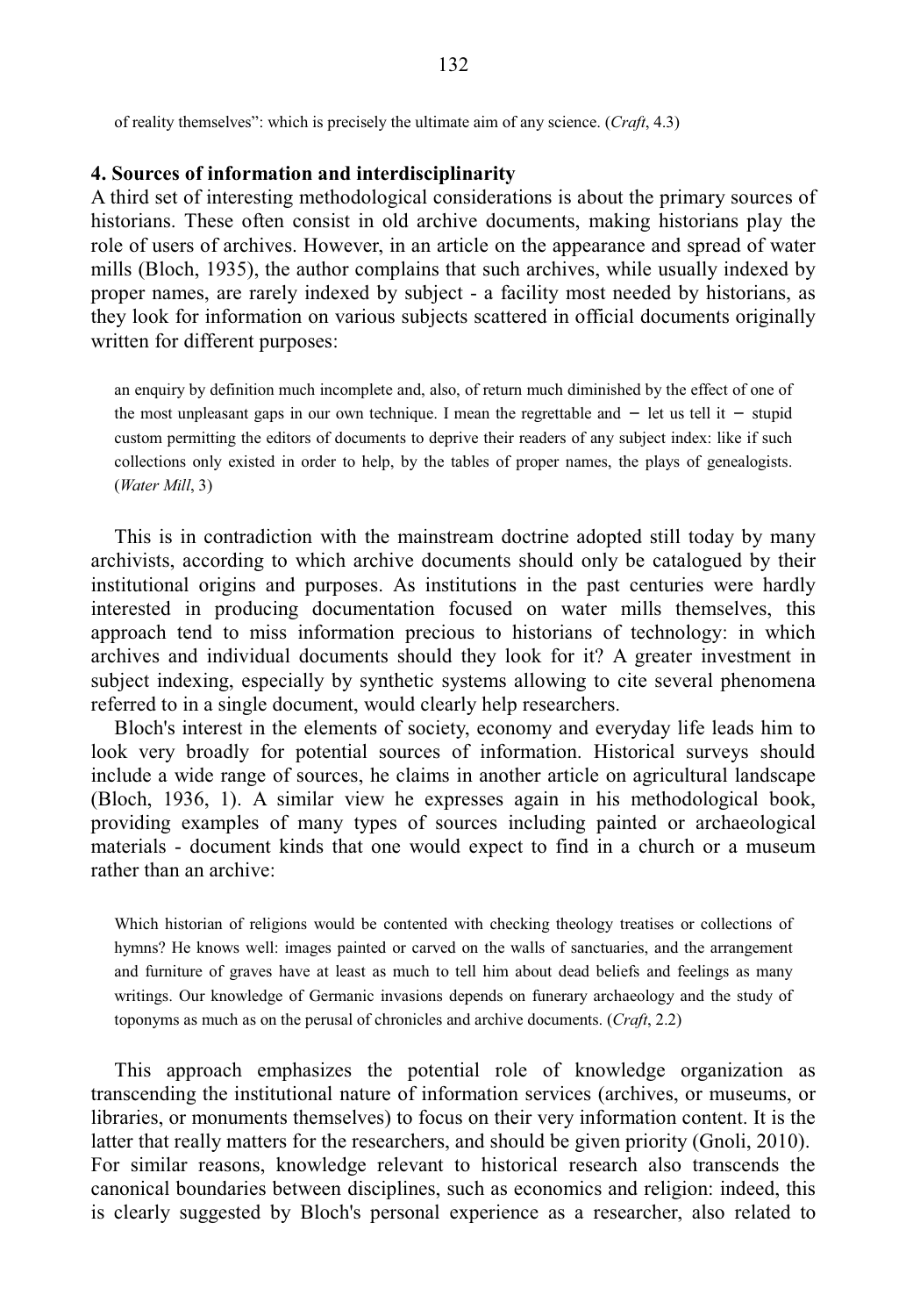classification of personal working notes:

It is a definite fact that, from the 12th century until Reform at least, weaver communities were a favoured ground of heresies. Here surely is a good subject for a file of religious history. Let us then accurately file this card board in its drawer. In the cabinet nearby, this time labeled *Economic History*, let us throw another host of notes. At that point, will we believe to have done all the job on those little unsettled shuttle communities? We will still have to explain them, as one of their fundamental characters was not just making the religious coexist with the economical, but interlacing them. (*Craft*, 4.2)

Bloch's examples of mixed research methodology provide strong cases in support of an interdisciplinary approach to knowledge organization, as this helps the actual work of many researchers more effectively, in agreement with Szostak's (2008) thesis.

#### **5. The nature and boundaries of history as a discipline**

Discussion of interdisciplinarity in history leads one to wonder how history itself can be delimited as a discipline. How does the traditional segmentation of knowledge into disciplines correspond to "the lines of reality themselves"?

In general, a discipline can be described as a form of knowledge that applies certain categories to its objects. These categories can have either an ontological or an epistemological origin.

Such disciplines as botany or musicology can be defined as focusing on the study of specific classes of phenomena (plants, music): that is, their categories mainly have an ontological nature. Can history be defined in an analogous way as, say, the study of the past? Bloch is skeptical about this:

It has been said sometimes: "history is the science of the past". To me this is bad wording. First, the very idea that past, as such, can be the object of science is absurd. How could we made the subject of any rational knowledge, without any previous decantation, phenomena that share nothing but not being contemporary with us? Do we imagine, as an equivalent, a general science of the Universe in its present state? [...] Admittedly language, being basically traditionalist, keeps easily calling history any study of change within duration... This use has no risk, as it does not deceive anybody. In this sense, there is a history of the Solar system, as the stars forming it have not always been like we see them. It belongs to astronomy. There is a history of volcanic eruptions that, I am sure, is of greatest interest to Earth physics. It does not belong to historians' history. Or at least, it belongs to it only as its observations, by some facet, happen to match the specific concerns of our own history. So how can the partition of tasks be established in practice? (*Craft*, 1.2)

An alternative way to define disciplines is epistemic: a discipline would then consist of a particular approach to a wide range of different phenomena, or even to any phenomenon. This fits well such disciplines as philosophy, literature or education, that can deal with anything as their subject, standing with it in a relation of aboutness.

For Mills and Broughton (1977) and Langridge (1992), only the latter are true disciplines, while those defined by their objects are just their sub-disciplines: chemistry would thus be the scientific study (discipline) of material substances (phenomena), while alchemy would be a different disciplinary approach to the same phenomena.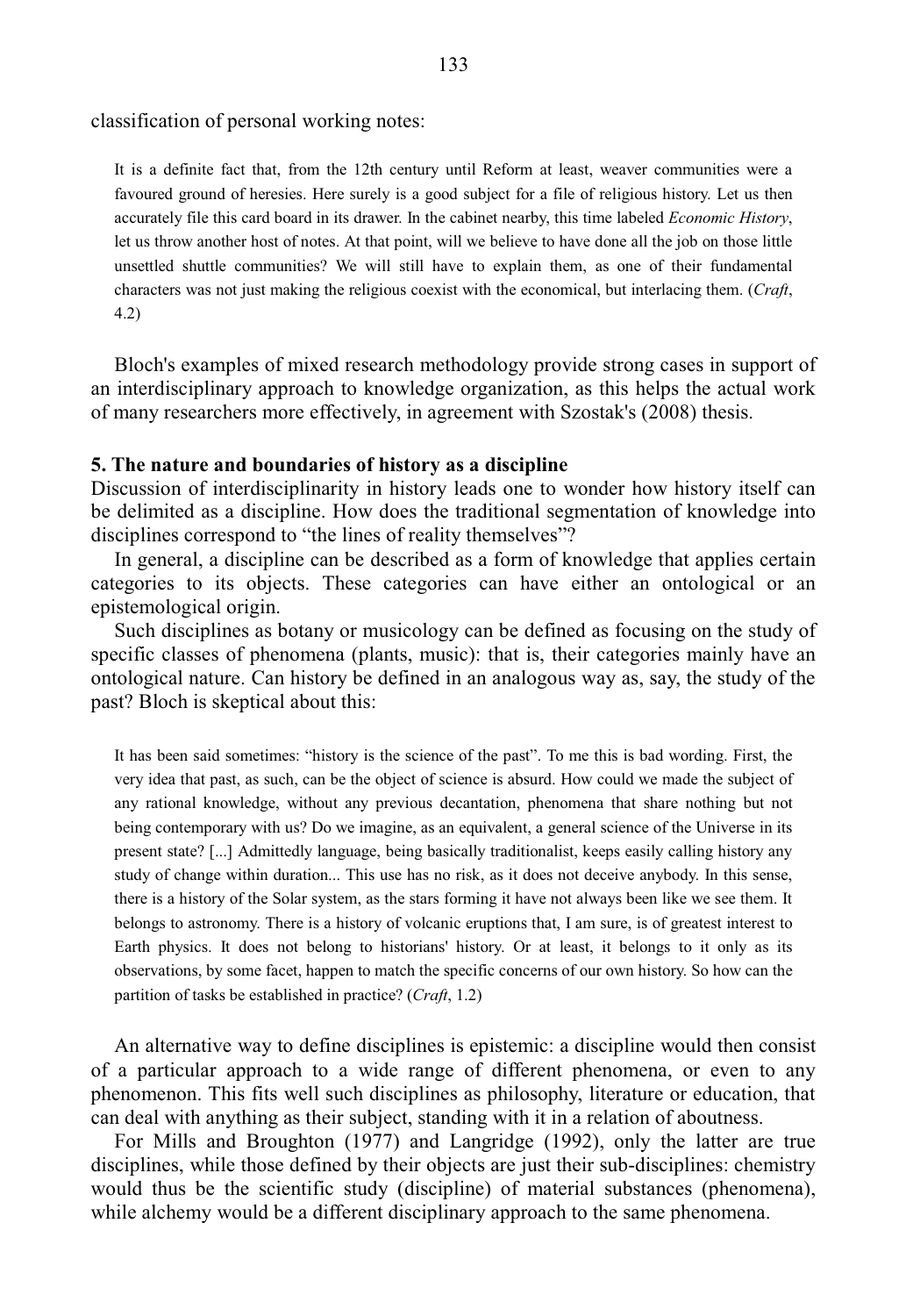This distinction may partially correspond to Nicolai Hartmann's one between "building-above" - the formal relationship to something in a different stratum of reality, like that between education on plants and plants themselves - and "overforming" - the relationship to a lower layer providing material elements for the existence of the higher one, like that between plants and their molecules (Poli, 2001).

History appears to be mainly an epistemic discipline, as it can address many different phenomena in order to connect them in a diachronical view. On the other hand, as is noticed by Bloch, it usually applies only to recorded human phenomena (the history of the Solar system quoted above not being meant to be true history), so that it also has ontological delimitations:

The good historian looks like the ogre of the legend. Where he scents human meat, he knows that his prey is there. (*Craft*, 1.2)

Human phenomena, that are the object of history, are known to be complex and include several integrative levels: social, political, legal, economical, technological, cultural. These levels may need to be organized in "tangled" frameworks rather than in a linear series (Poli, 2006). Indeed, historical information has been described as complex and diverse, hence requiring appropriate strategies for its representation and organization (García Marco, 1994).

# **6. Conclusion**

The quotes selected from Bloch's works offer insightful ideas on the role of knowledge organization in the actual research work of historians. In particular, historians interested in social and economical issues, like those of the *Annales* school, need to look at a wide variety of information sources, transcending the boundaries of media and of traditional disciplines. The very delimitation of a discipline like history involves complex problems. All this should encourage experts of knowledge organization to adopt a cross-medial, interdisciplinary approach, if they really desire to be of help to researchers.

# **Acknowledgments**

Many thanks to Sara Iommi and Rick Szostak for their suggestions and stimulating discussions on this topic.

# **References**

Bloch M., 1930, Comparaison, *Revue de synthèse historique*, 44, p. 31-39.

- Bloch M., 1933, Un voyage à travers l'histoire comparée, *Revue de synthèse historique*, 5, p. 301-304.
- Bloch M., 1935, Avènement et conquête du moulin à eau, *Annales d'histoire économique et sociale*, 7, p. 538-563, then in *Mélanges historiques*, 2, p. 800-821, English transl. of quote by the author.
- Bloch M., 1936, Les paysages agraires : essai de mise au point, *Annales d'histoire économique et sociale*, 8, p. 256-277.
- Bloch M., 1937, Que demander à l'histoire ?, *Centre polytechnicien d'études économiques*, 34, p. 15-22.
- Bloch M., 1952, *Apologie pour l'histoire ou Métier d'historien*, 2e ed., Colin, Paris, éd.